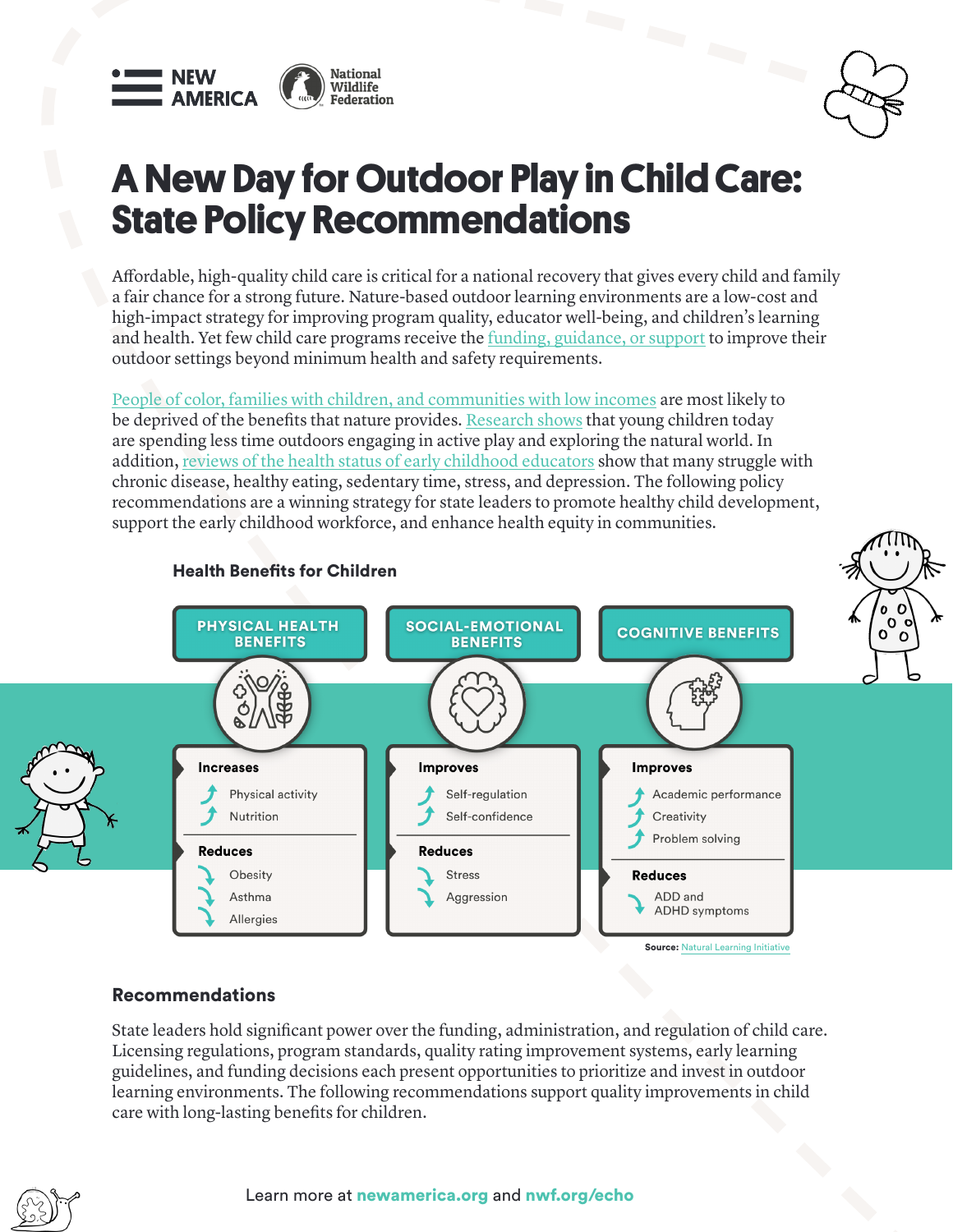





#### Maximize Federal Opportunities

Incorporate strategies for outdoor learning environment improvements and educator training and professional development in state plans for federal programs including for the Child Care Development Fund, Early Head Start-Child Care Partnerships, and Preschool Development Grant Birth through Five. Use the full range of federal infrastructure, rehabilitation, and community investment programs from the Department of Housing and Urban Development, Department of Agriculture, Small Business Administration, Environmental Protection Agency, and Department of Treasury.

#### Utilize COVID-Related Funding

States should take full advantage of limited-time federal funding to improve outdoor quality in child care, just as the Office of Head Start issued a Program Instruction to grantees to use American Rescue Plan funding for nature-based learning and outdoor classrooms.

#### Seed Improvements

In state-sponsored grant competitions, include outdoor environments in facilities- or capital improvement-focused initiatives and include educator training and support in quality improvement initiatives.

### Raise the Minimum Standard

Replace the term "playground" with "outdoor learning environment" in licensing regulations to reframe the importance of outdoor settings in meeting child development objectives. And strengthen licensing regulations to mandate, at minimum:

- Each center has outdoor space of at least  $75$  square feet for each child using the outdoor learning environment at any one time, with exemptions granted only if the center has no outdoor space and daily walking outings to nearby parks or public spaces are provided. A minimum area of outdoor space for each age group for which the center is licensed should be provided to ensure each age group has adequate space. Home-based child care providers should also provide access to enough outdoor learning space for children of all ages to move freely and participate in a variety of activities.
- At least 30 minutes of outdoor time is offered per three hours at the center, weather permitting.
- The outdoor play and learning environment has at least two gross motor features (e.g., looping pathways or climbing features).
- The outdoor play and learning environment has at least two outdoor learning settings (e.g., gardening area, loose parts setting, dramatic play setting).
- Consumption of site-grown fruits and vegetables is expressly allowed.

#### Create a Pathway to Quality

Update child care program standards and voluntary quality rating improvement system guidelines to incorporate robust, research-based outdoor learning environment standards. (See box about Texas below for examples of research-based standards).

Learn more at newamerica.org and nwf.org/echo

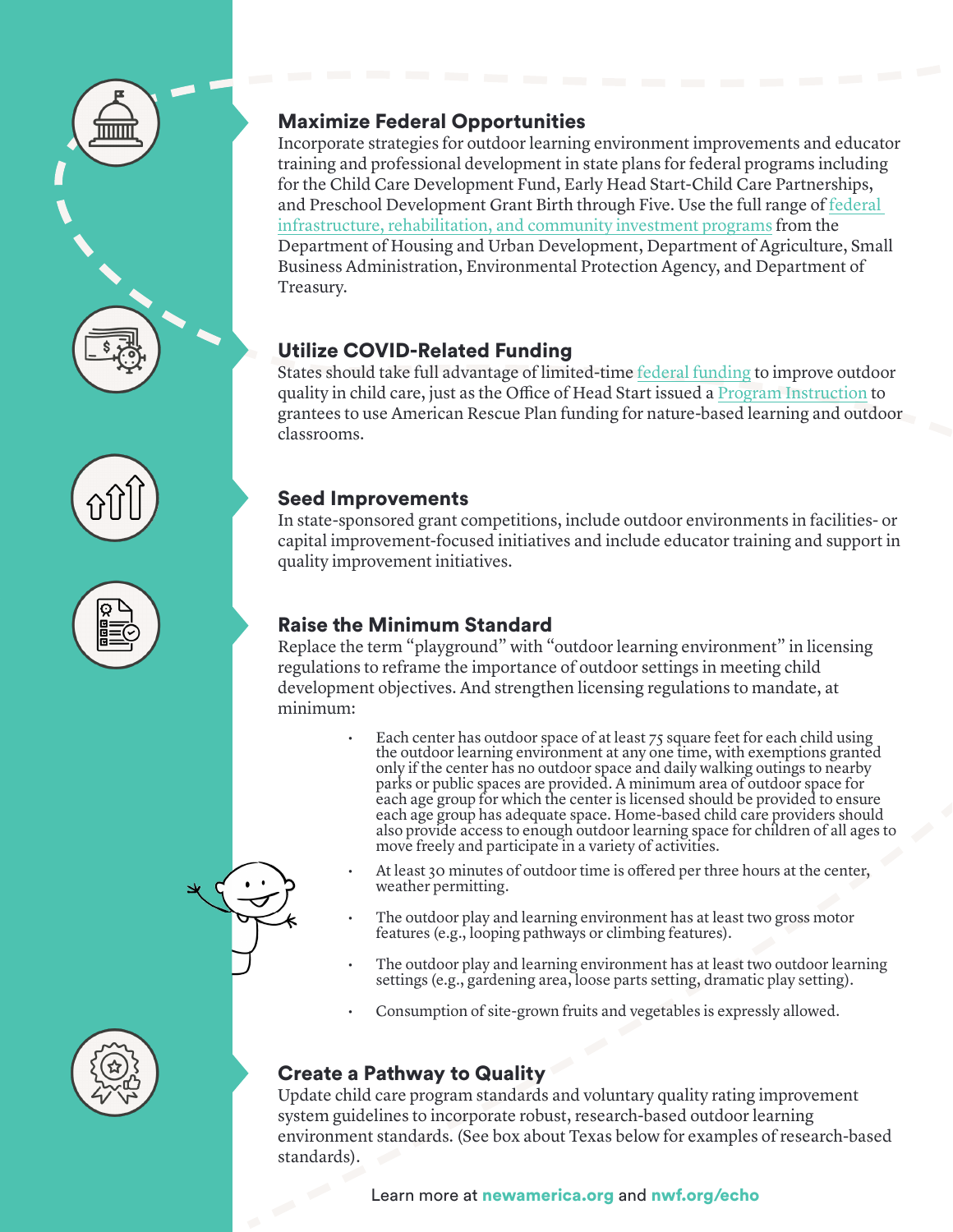

#### Lead and Coordinate

Convene a statewide child care outdoor learning environment work group including the child care agency administrator, licensing specialists, quality raters, professional development providers, child health and nutrition agency representatives, advocates, providers, families, and others to inform state-level needs for both policy and practice.

#### Support Educators

Ensure that providers have the tools and confidence to engage young children in outdoor settings through training, resources, coaching, technical assistance, and opportunities for shared learning. Incorporate training about outdoor learning into pre-service options and continuing education unit course offerings.

#### Equip Evaluators with Knowledge

Develop a professional learning community for child care technical assistance providers, licensing consultants, and quality assessors to be able to evaluate and provide guidance on the benefits of outdoor learning environments within existing health, safety, and quality improvement policies.

#### Share Best Practices

Foster the development of multiple demonstration sites that show the value, accessibility, and affordability of well-designed and implemented nature-based outdoor learning environments.





ACT NOW!

We stand at a critical moment for prioritizing healthy children and healthy communities. New federal appropriations and COVID relief funds provide an unprecedented opportunity to reimagine child care to more fully support young children. Investing in outdoor learning is an innovative strategy that improves child outcomes, supports educators, increases community access to nature, and mitigates disparities in health outcomes. State leaders have the power to support healthy child development by ensuring that all children have the daily opportunity to thrive outside.





#### Learn more at newamerica.org and nwf.org/echo